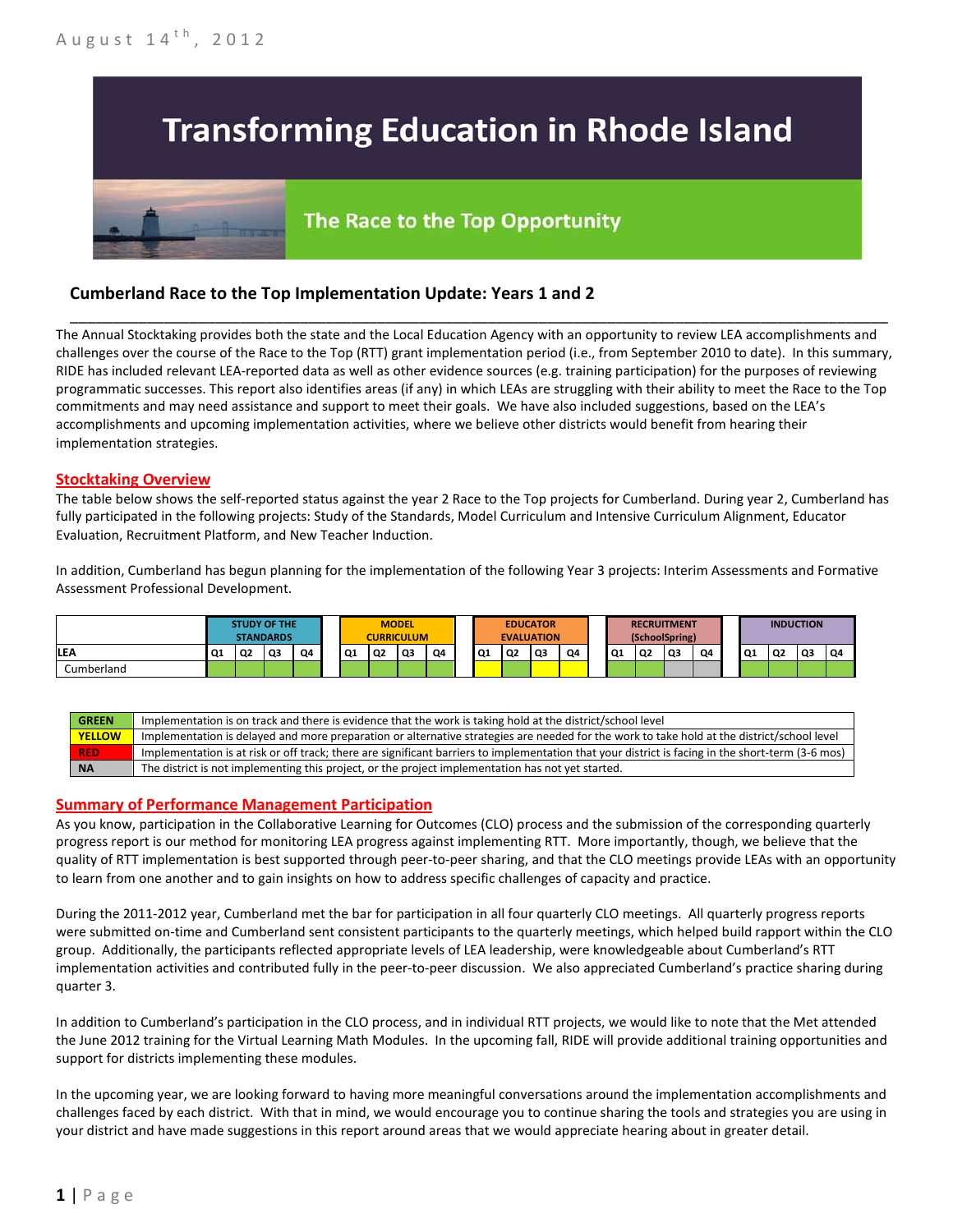#### **System of Support 1: Standards and Curriculum**

As of July 2012, Cumberland is delayed against the System of Support 1 year 1 and year 2 commitments and tasks for Race to the Top, reflected in the tables below. Based on the quarterly progress reports submitted by Cumberland, we have assessed the district as 'on track', 'delayed' or 'off track/at risk' on each task utilizing the criteria described on page 1 of this report.

| <b>Study of the Standards</b>                                   | Year 1:<br>SY10-11 | Year 2:<br>SY11-12 |  |
|-----------------------------------------------------------------|--------------------|--------------------|--|
| Identify educators to participate in the Study of the Standards | $X^*$              |                    |  |
| Specify names and invite participants                           |                    |                    |  |
| Coordinate schedule with RIDE for all participants              | ∧                  |                    |  |
| Complete planned educator training                              | $\mathbf{\Lambda}$ |                    |  |

*\*Please note: the 'x' in the above table represents the anticipated completion timeline set by RIDE, not when the district completed the task.*

| Intensive Curriculum Alignment and Model Curriculum Development                                                                                                                                                                                           | Year 1:<br>SY10-11 |   | Year 2:<br>SY11-12      |
|-----------------------------------------------------------------------------------------------------------------------------------------------------------------------------------------------------------------------------------------------------------|--------------------|---|-------------------------|
| Develop and communicate a multi-year Transition Plan for the Common Core State Standards implementation, including clear<br>expectations for school level transition benchmarks and a plan for developing a curriculum aligned to the CCSS in grades K-12 | x                  | x | ⋏                       |
| Identify opportunities for educators to work collaboratively to deepen understanding of CCSS (e.g. Common Planning Time, grade<br>level team, department meetings, faculty meetings)                                                                      |                    | x | л                       |
| Conduct analyses of each core curricula to ensure that each is aligned to standards, guaranteed and viable                                                                                                                                                | x                  |   |                         |
| ldentify which, if any, curriculum development is needed as well as the method by which curriculum will be developed (i.e. Model<br>Curriculum with the Charles A. Dana Center, through an LEA cohort, or individually)                                   | х                  | x |                         |
| Create implementation plan, including the identification of aligned resources, to support roll out of new curricula                                                                                                                                       |                    | X | $\overline{\mathsf{x}}$ |
| Develop curriculum aligned to the Common Core State Standards, including participation in Dana Center curriculum writing and<br>leadership sessions (if applicable)                                                                                       |                    | x | X                       |

We are pleased to note that Cumberland distributed all of the common core guidebooks to their teachers. The district also exceeded their RTT goals (i.e. 4 per building, or 85% of core educators in the district) for participation in the Study of the Standards training sessions; the district sent approximately 80-100 educators to sessions in the ELA and Math common core state standards by supplementing their district's sessions with open seats at other sessions.

During the 2011-2012 school year, Cumberland made significant progress against writing and aligning their mathematics curriculum to the new common core state standards. The district reported that they had not progressed as far with ELA, but would expect to begin the realignment work starting in spring 2012. This delay, combined with the withdrawal from the Dana Center elementary level mathematics work, has caused RIDE to assess this work as 'delayed'. RIDE remains confident that Cumberland will moved to 'on-track' once an alternative strategy or curriculum approach has been identified, and we encourage the district to continue to think of us as a partner in these efforts.

In their quarterly progress reports, Cumberland noted that they have encountered the following challenges around this work:

- District ability to fund additional study of the standards sessions
- Scheduling professional development during the day without impacting instructional time
- Training all educators on the common core state standards in a timely manner

We want to commend Cumberland on their collaboration (both in-district and cross-district) around resources and strategies that will deepen educator understanding of the new Common Core State Standards and accelerate the implementation of the new standards at the classroom level. RIDE appreciates that, during the quarter 3 CLO meeting, Cumberland shared the structures and processes they put in place to support the new grading policies and standards-based grading, and their strategies for gaining stakeholder buy in.

We look forward to hearing about the approach Cumberland ultimately chooses for their mathematics curriculum. We also hope that you will take the opportunity to review the curriculum materials developed by other districts during upcoming meetings, or through the Instructional Management System (IMS).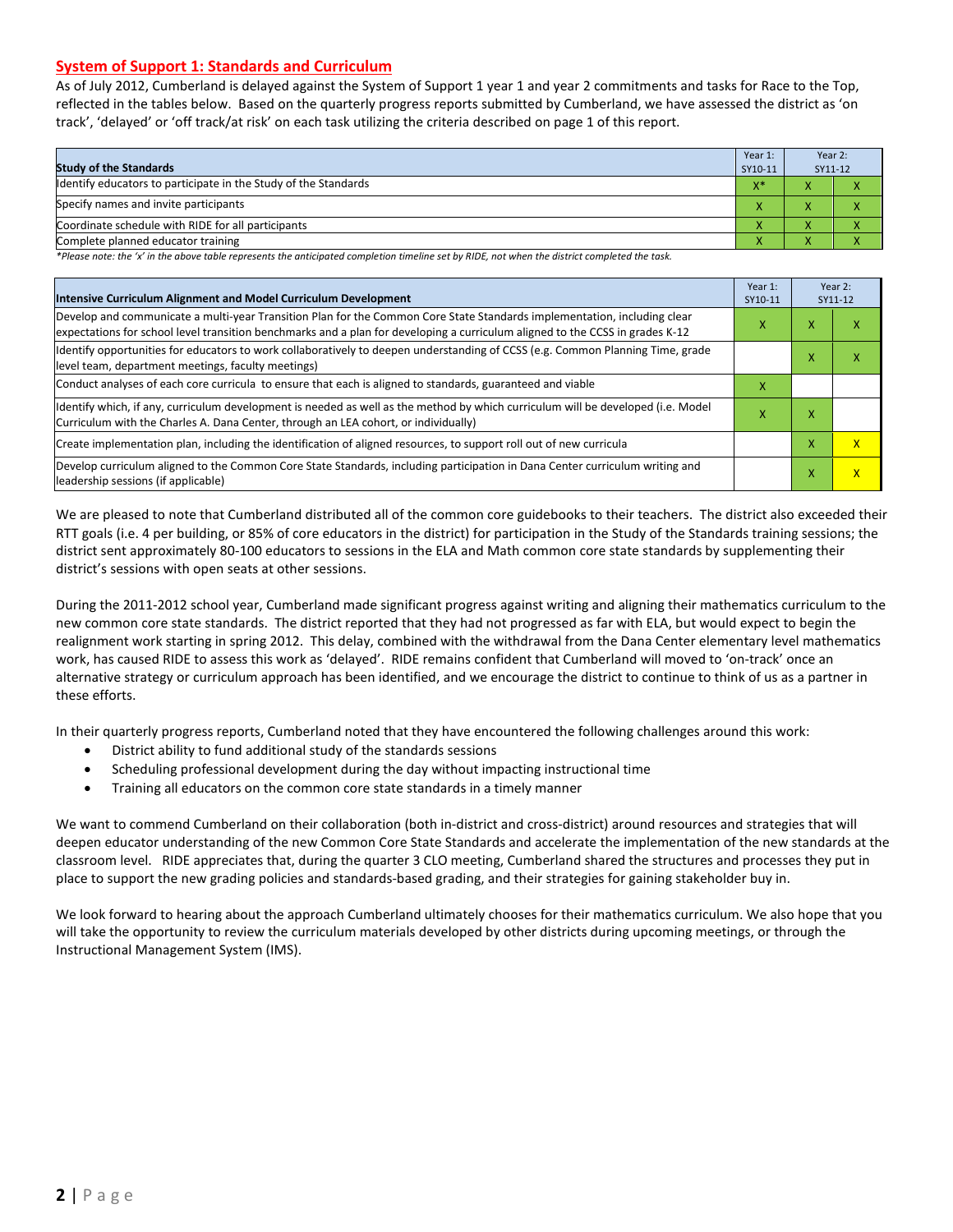#### **System of Support 2: Instructional Improvement Systems**

As of July 2012, Cumberland is on track against the System of Supports 2 year 1 and 2 commitments and tasks for Race to the Top.

The district has reported that they intend to partially implement the Formative Assessment professional development modules and an administrator has signed up for the facilitator orientation training taking place in August 2012. Additionally, Cumberland has reported that they intend to implement the Interim Assessments during this upcoming school year and RIDE anticipates that the district may choose to also register for training on the administration and scoring of the Interim Assessments, which will take place in September 2012.

RIDE does not anticipate that Cumberland will formally implement the Instructional Management System (IMS) during the upcoming school year since the district did not attend training on the IMS. The district should still continue to think about a multi-year plan that would provide all educators with access and training on the system.

RIDE would like to remind the district that several crucial steps must be taken before the district can implement any of the RTT data systems (including the EPSS and the Formative Assessment PD modules). In particular, the district will need to identify a single-sign on administrator and notify RIDE of that contact person. Additionally, some functionality in the Instructional Management System is dependent upon the timely submission of Teacher-Course-Student data. In the upcoming weeks, please be mindful of these deployment actions.

In the upcoming CLO sessions, we look forward to hearing about the successes and challenges that Cumberland has encountered while implementing these systems as well as the ways that they are building connections between the data systems and other initiatives.

| <b>Formative Assessment Online Professional Development Modules</b>                                                                                                                                      | Year 1:<br>SY10-11 | Year 2:<br>SY11-12 |
|----------------------------------------------------------------------------------------------------------------------------------------------------------------------------------------------------------|--------------------|--------------------|
| Create multiyear plan for implementation of formative assessment PD modules, including the process and timelines by which all<br>educators will participate in the formative assessment training modules |                    |                    |
| Ildentify facilitators who will support the implementation of formative assessment practices in daily instruction                                                                                        |                    |                    |

| <b>Interim Assessments</b>                                                                                                                                                              | Year 1:<br>SY10-11 | Year 2:<br>SY11-12 |
|-----------------------------------------------------------------------------------------------------------------------------------------------------------------------------------------|--------------------|--------------------|
| Identify method by which all educators will have access to interim assessments                                                                                                          |                    |                    |
| Develop timeline for training of all educators in the use of interim assessments utilizing train-the-trainer model                                                                      |                    |                    |
| Develop protocols or expectations regarding the use of interim assessment to inform instruction including timelines for<br>administration and process for scoring and reporting results |                    | $\mathbf v$        |

Based on information provided to RIDE, we anticipate that Cumberland will implement the Instructional Management System and 'Data Use' professional development during school year 2013-2014.

| <b>Instructional Management System (IMS)</b>                                                                                                                                                                                           |                                        |   | Year 2:<br>SY11-12 |
|----------------------------------------------------------------------------------------------------------------------------------------------------------------------------------------------------------------------------------------|----------------------------------------|---|--------------------|
| Designate an LEA data steward to support decision making around data collections and systems implementation and to provide input<br>and feedback on data initiatives through designated representatives                                | Identify<br><b>LEA Data</b><br>Steward | x | ⋏                  |
| Maintain data quality standards of local student information systems and upload local assessment data and program information as<br>required by RIDE in a timely manner                                                                | x                                      | ⋏ |                    |
| Review the RIDE IMS Training Plan and develop a multivear training and implementation plan to provide all educators with access<br>and training on the system                                                                          |                                        |   | $\lambda$          |
| Based on IMS Training Plan guidance, register and attend training for Administrative Users (i.e. users who will maintain and configure<br>both the Primary IMS and RtI Module) and LEA Trainers (i.e. staff to be trained as trainers) |                                        |   | $\Lambda$          |
| Following RIDE training, LEA Administrative Users and LEA Trainers configure the IMS for educator use and to provide end users with<br>access and training needed to utilize the IMS for daily activities                              |                                        |   | $\lambda$          |

| 'Data Use' Professional Development                                                                                                                                                                                                                                                     |  |  | Year 2:<br>SY11-12 |
|-----------------------------------------------------------------------------------------------------------------------------------------------------------------------------------------------------------------------------------------------------------------------------------------|--|--|--------------------|
| Complete a needs assessment survey indicating the use of and collaboration around data within schools and across the LEA                                                                                                                                                                |  |  |                    |
| Based on RIDE implementation plan, determine the timing (i.e. Year 1, Year 2, or staggered across Year 1 and Year 2) of LEA<br>participation in 'Data Use' Professional Development and provide RIDE with the schools that will participate in Year 1 and/or Year 2<br>training cohorts |  |  | л                  |
| In coordination with RIDE, select 'Data Use' training dates for each cohort of schools, as applicable                                                                                                                                                                                   |  |  | Year 1             |
| Identify and provide RIDE with the leadership team members from each school who will participate in the Year 1 and/or Year 2<br>training cohorts, as applicable                                                                                                                         |  |  | Year 1             |

*\* Please note that, for this project, 'year 1' refers to cohort 1 taking place during the 2012-2013 school year, and 'year 2' refers to cohort 2 taking place during the 2013-2014 school year. Since Cumberland is not implementing this project in the 2012-2013 school year, the 'year 1' tasks are not applicable.*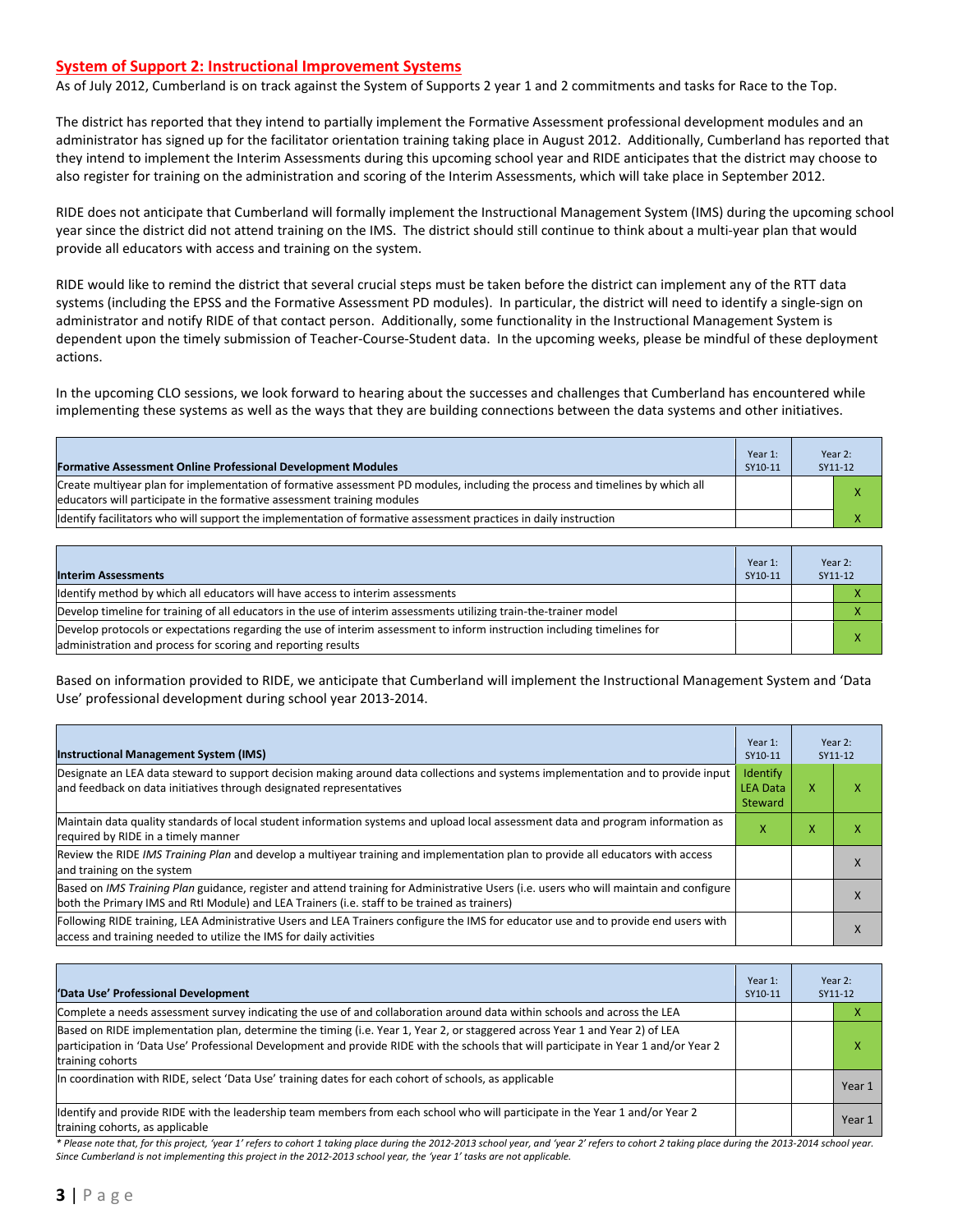#### **System of Support 3: Educator Effectiveness**

As of July 2012, Cumberland is on-track against the System of Support 3 year 1 and 2 commitments and tasks for Race to the Top.

| <b>Educator Evaluation</b>                                                                                                                                                                            | Year 1:<br>SY10-11 |   | Year 2:<br>SY11-12 |
|-------------------------------------------------------------------------------------------------------------------------------------------------------------------------------------------------------|--------------------|---|--------------------|
| Participate in educator evaluation model design, development and refinement feedback opportunities.                                                                                                   | x                  | X | x                  |
| Identify District Evaluation Committee members, responsible for monitoring the implementation of the system and providing<br>recommendations to LEA leadership teams.                                 | x                  | X | x                  |
| Participate in field testing to support RI Model development                                                                                                                                          | X                  |   |                    |
| Identify individuals who will serve as primary and, if applicable, secondary/complementary evaluators                                                                                                 | X                  |   | X                  |
| Send all required evaluators to RIDE-provided evaluator training on model; Send evaluators and system administrators to training on<br>the Educator Performance Support System (EPSS) data system     | X                  | X | X                  |
| Examine LEA Policies and Contracts for Challenges; where applicable, consider memorandums of understanding or contract renewal<br>language which will support district implementation of evaluations. | X                  | X | X                  |
| Create a plan for the appropriate use of funds to support implementation of educator evaluation system.                                                                                               | x                  |   | X                  |
| Complete required RI Model components of educators and building administrator evaluations.                                                                                                            |                    | X | X                  |
| Submit evaluation data and documentation (e.g. component and summative level ratings, verified rosters); provide other requested<br>linformation to support RIDE research and system improvement.     |                    |   | X                  |

Based on their quarterly progress reports, Cumberland has implemented all components of the Rhode Island Model for teacher and building administrator evaluations. Cumberland created a District Evaluation Committee (comprised of teachers, support personnel, principals, central office staff, and union reps) which has been submitted to RIDE. Additionally, Cumberland has submitted final summative ratings for teacher and building administrator evaluations.

To support teacher understanding of the evaluation process, all teachers received a copy of the Teacher Evaluation Guidebook. Additionally, the Cumberland Teachers Association and Cumberland administrators met to identify which artifacts will be included in the teacher evaluation process.

Cumberland attended all evaluation training modules offered by RIDE during the 2011-2012 school year. Currently, participants from the district are registered for/have attended the upcoming summer training. We want to remind the district that all personnel responsible for evaluating teachers and building administrators must attend Academy training during summer 2012, as well as two half-days of additional professional development taking place over the 2012-2013 school year and online observation practice; personnel responsible for evaluating both teachers and building administrators (e.g., a principal who evaluates teachers and an assistant principal) are only required to attend the *Academy for Personnel Evaluating Teachers*.

In their quarterly progress report, Cumberland noted that they have encountered the following challenges around this work:

- Principal concern over time-intensive nature of evaluation in order to implement well
- Capacity to evaluate all teachers while maintaining a fidelity to the process
- District Evaluation Committee is identified but not actively meeting

RIDE has appreciated Cumberland's collaboration and thought partnership around the development and refinement of educator evaluation processes. Through their participation in feedback opportunities, RIDE has received valuable insight on model refinement and the cyclical evaluation process. We hope that this additional level of participation has been as beneficial to the district as it has been to RIDE. We hope that Cumberland continues to share the strategies and resources they are using to support their evaluation process during the upcoming CLO meetings.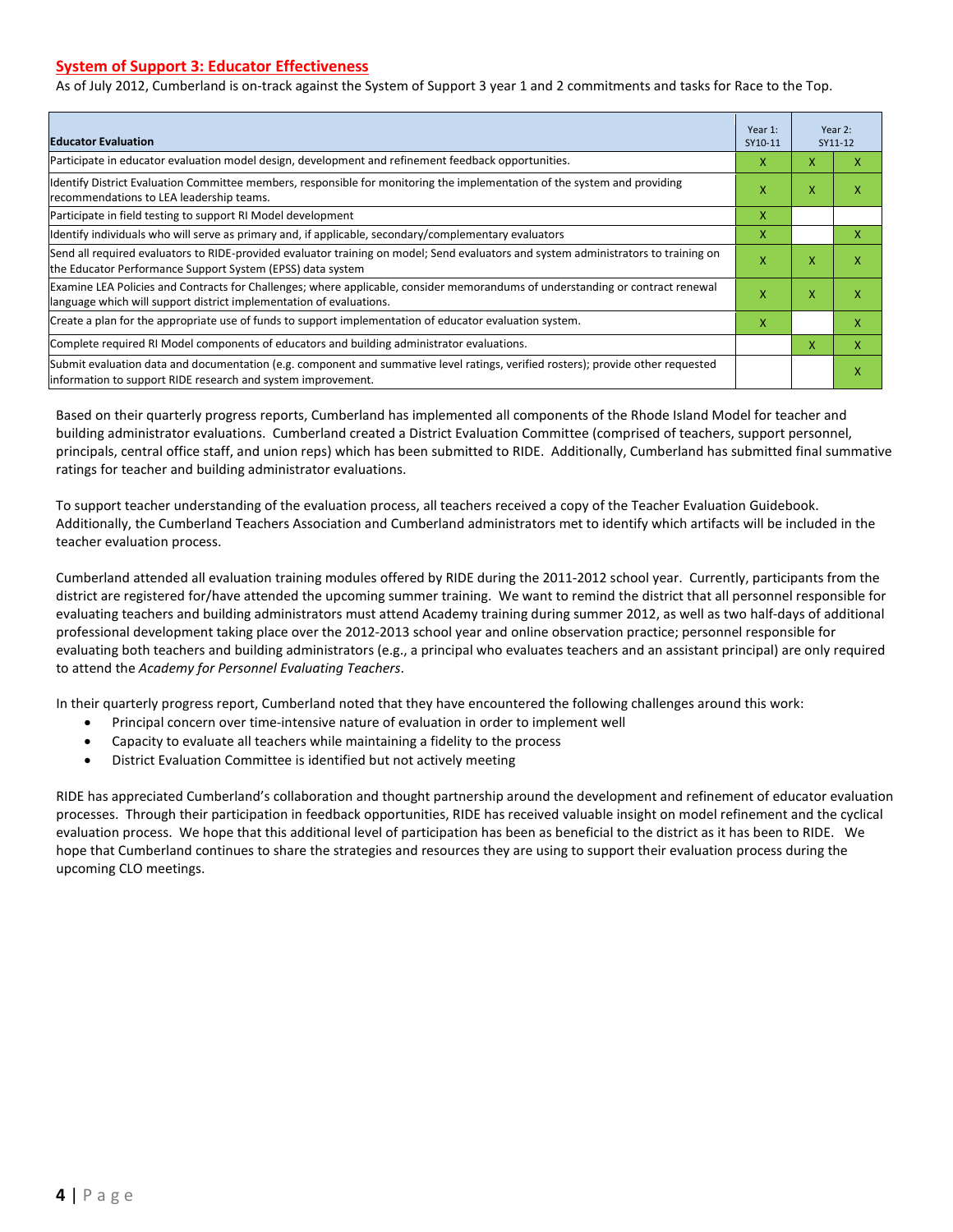#### **System of Support 4: Human Capital Development**

As of July 2012, Cumberland is on-track against the System of Support 4 year 1 and 2 commitments and tasks for Race to the Top.

| <b>Recruitment (SchoolSpring)</b>                                                            | Year 1:<br>SY10-11 | Year 2:<br>SY11-12 |
|----------------------------------------------------------------------------------------------|--------------------|--------------------|
| Provide RIDE with feedback on the desired functionality of a state-wide recruitment platform | X                  |                    |
| Attend orientation sessions with selected vendor and train relevant personnel as needed      |                    |                    |
| (Post open positions using the state-wide Recruitment Platform (SchoolSpring)                |                    |                    |

| <b>Beginning Teacher Induction</b>                                                                                                                                            | Year 1:<br>SY10-11 |          | Year 2:<br>SY11-12 |
|-------------------------------------------------------------------------------------------------------------------------------------------------------------------------------|--------------------|----------|--------------------|
| Provide RIDE with feedback around the proposed design of the Induction Coach program                                                                                          | X                  |          |                    |
| If applicable, recommend potential Induction Coaches to RIDE                                                                                                                  | x                  |          |                    |
| Review and revise hiring policies, timelines and processes in order to support appropriate and timely projections for anticipated hires<br>requiring induction coach services |                    |          |                    |
| Provide RIDE with list of beginning teachers who will receive Induction Coach support in a timely manner in order to ensure that all<br>beginning teachers have coaching      |                    |          |                    |
| Participate in RIDE-provided information opportunities in order to learn about induction coach program                                                                        |                    | $\bm{x}$ |                    |

In preparation for the 2012-2013 school year, Cumberland continued to utilize the SchoolSpring recruitment platform to recruit for open positions. During the 2011-2012 school year, Cumberland had 6 beginning teachers which were supported by RIDE induction coaches.

In the upcoming CLO sessions, RIDE looks forward to engaging in a deeper conversation around the revisions that Cumberland and other LEAs have made to their hiring policies, timelines and processes in order to support broader human capital initiatives including recruitment of highly qualified and diverse candidates and providing data-driven induction support to beginning teachers.